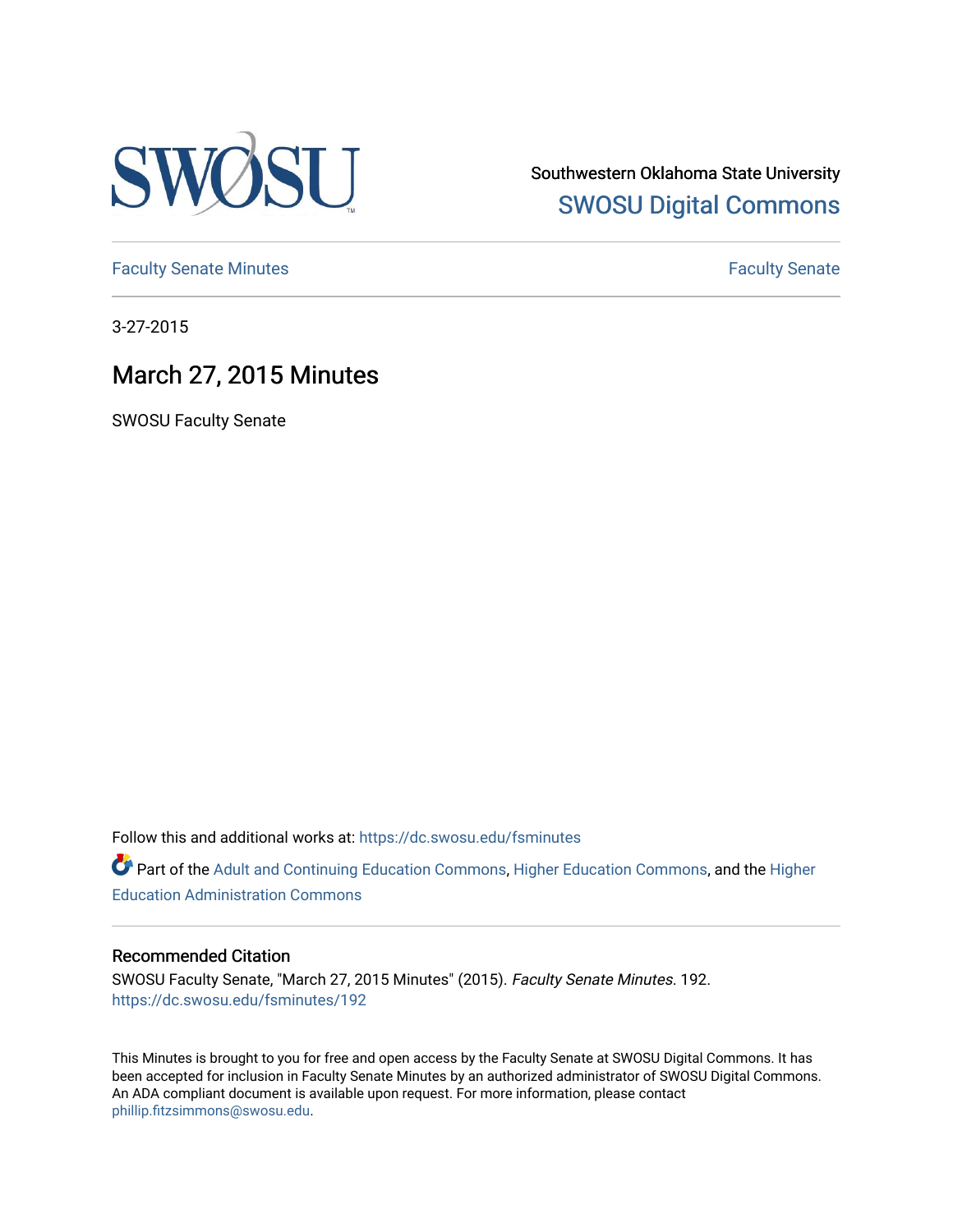## **Southwestern Oklahoma State University**

## **Faculty Senate Meeting March 27, 2015**

## **Approved Minutes**

- **I. CALL TO ORDER:** Faculty Senate President Evette Meliza called the February meeting of the Faculty Senate to order at2:02 p.m. in Education 201.
- **II. ESTABLISHMENT OF A QUORUM:** The following members were in attendance: Jimena Aracena, Kristin Griffeath (for David Bessinger), Tammy Blatnick, John Bradshaw, Stacey DiPaolo, Jerry Dunn (via ITV form Sayre), Jared Edwards, Fred Gates, Cheri Walker (for Tiffany Kessler via ITV fom OKC), Doug Linder, Jim Long, Scott Long, Kris Mahlock, Tom McNamara, Evette Meliza, Kristin Montarella (via ITV from OKC) Bo Pagliasotti, Linda Pye, Les Ramos, Ann Russell, Lisa Schroeder, Karen Sweeney, Davis Esjornson (for Wayne Trail), and Rita Hays (for Trisha Wald).
- **III. CERTIFICATION OF SUBSTITUTES:** Cheri Walker attended the meeting in place of Tiffany Kessler, Rita Hays replaced Trisha Wald, David Esjorson came instead of Wayne Trail, and Kristin Griffeath took the spot of David Bessinger.
- **IV. PRESENTATION OF VISITORS:** There were no visitors at the meeting.
- **V. APPROVAL OF MINUTES:** The minutes from the February  $27<sup>th</sup>$  meeting of the SWOSU Faculty Senate were approved with a voice vote.

## **VI. ANNOUNCEMENTS**

### **A. President Evette Meliza**

- 1. From the Executive Council meeting of March 23, 2015
	- a. The deadline has been reached for bills to be reported out of Legislative committees. There is no active gun legislation out, however, amendments are still possible.
	- b. The bill concerning Oklahoma's Promise, which would require students to take 30 hours an academic year, is still alive. The idea is that students would graduate in 4 years. This is a concern at institutions which have non-traditional students. There are over 800 OLAP students at SWOSU.
	- c. The Oklahoma state budget has a \$611 million deficit. Higher Education will receive a budget cut. President Beutler and Mr. Fagan are working on the SWOSU budget. There is no new money. SWOSU's base budget is \$57 million. The emphasis is on enrollment growth to get money for the base budget. Mr. Fagan said that it will be a challenging budget unless we get more students. The inability to get urban students out to SWOSU is seen as the greatest threat to our budget. We need programs that will bring students to SWOSU. The RN to BSN and Parks and Recreation programs are two big growth programs.
	- d. The cost of administration at SWOSU is on the higher side. Continuing mandates are a problem. As other agencies lose money, they charge SWOSU fees for services that were once free. For example, the fire inspection for Black Kettle Hall cost \$1,500.
	- e. In an effort to lower energy costs, SWOSU is looking at modifying the summer work schedule. Options include: 1) working from 7:30 to 4:00 daily, 2) working a half day on Friday, and 3) working extended hours with Friday off. Input on the topic is requested.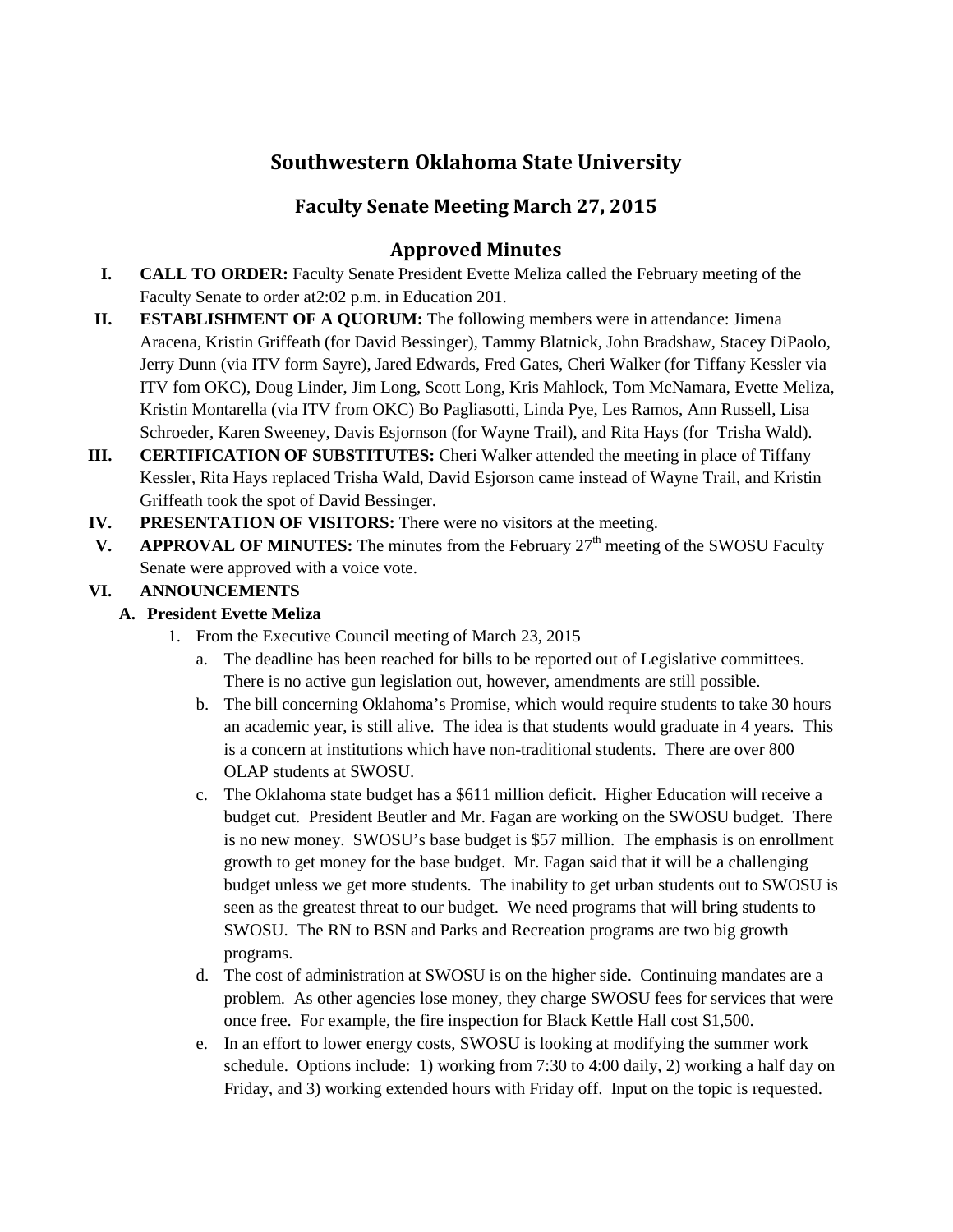- f. There will be department meetings concerning this year's budget with President Beutler and Mr. Fagan. They will talk about the budget process, the strategic plan, and funding. These meetings are scheduled for the first part of April.
- g. Fall enrollment is down. Please encourage your students to enroll for the fall semester if they have not done so.
- 2. From the Administrative Council meeting of March 23, 2015:
	- a. The Foundation thanks all faculty who attended the Bernhardt Award Dinner. There was a good turnout. Congratulations to the new Bernhardt Academic Excellence Award recipient, Dr. Tom Davis, Associate Professor of Pharmacy Practice.
	- b. ITS installed new firewall equipment over spring break. Hotmail addresses are bouncing back. ITS is working on this. On an average day, the SWOSU faculty, staff, and administration receive 19,000 emails. With spam emails, that number rises to 59,000. The State Finance Office searches for and finds .edu email addresses that have been compromised.
	- c. There is an Academic Hold course on Canvas now. The course has been taken by 321 students and 63 have cleared holds.
	- d. The Office of Sponsored Programs reports that 45 people attended Oklahoma Research Day. There is a summer grant writing workshop being offered August 17-19.
	- e. To be compliant, documents on SWOSU's website must be accessible. SWOSU is working on this compliance issue.
	- f. Faculty is reminded to use the new General Education requirements sheet.
	- g. SWOSU has admitted 1,688 freshmen for the fall semester this year compared to 1,556 freshmen admitted at this time last year.
	- h. Kendra Brown is the new Director of Safety.
	- i. President Beutler said SWOSU is asking permission from the Board of Regents to award General Tom Stafford with an Honorary Doctorate of Humane Letters this summer. The President thanks the Faculty Senate for their support.
	- j. The Honors Program will begin this fall.
	- k. Lynda.com is a free resource available to all faculty. The site, available for access on the SWOSU Home Page, includes playlists on topics of general interest.
	- l. SWOSU is way behind getting everything done to meet our obligations as part of SARA.
	- m. The base budget is lean and most strategic initiatives are out. Items are being prioritized. Attracting and retaining quality faculty is a priority.
- 3. From the Provost:
	- a. CUPA raises are still in the budget, but there will be none if the budget is cut.
	- b. Discussion was held concerning closing campus for inclement weather. President Beutler said that student safety is a priority.
	- c. The new Vice President for Student Affairs will be announced on April 11th. Approval of the Governing Board is required for a vice president position.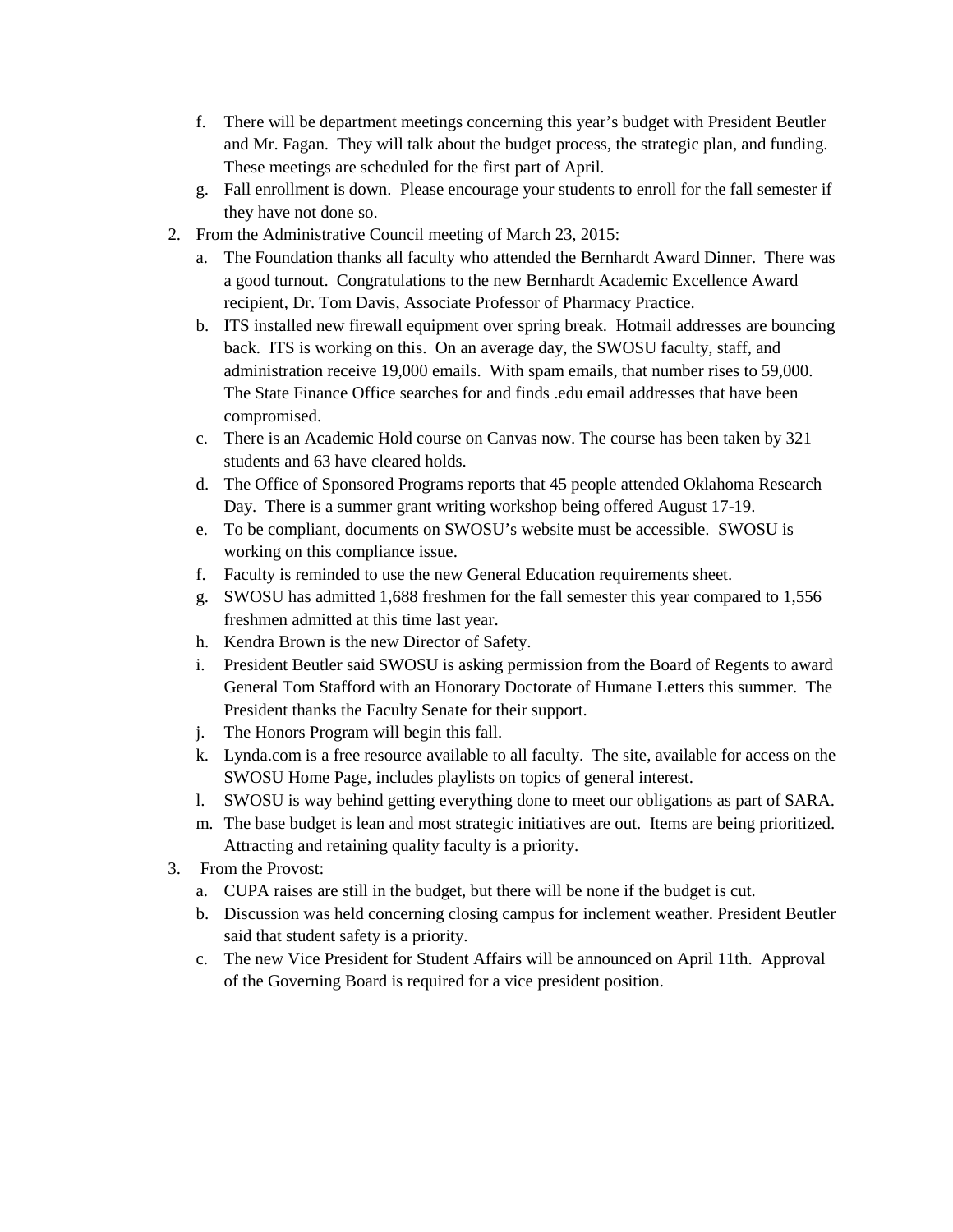#### **B. Secretary/Treasurer Tom McNamara**

- 1. Please sign the roll sheet.
- 2. Treasurer's Report:
	- a. BancFirst Checking Account: February Meeting Balance: \$1865.94

#### CURRENT BALANCE: \$1865.94

b. University Account: February Meeting Balance: \$105.01

#### CURRENT BALANCE: \$105.01

- **C. President-Elect Jared Edwards:** Nothing to report at this time.
- **D. Past-President Fred Gates:** Nothing to report at this time.
- **E. Student Government Representative:** No student government representative was at the meeting.

### **VII. REPORTS FROM STANDING AND AD HOC COMMITTEES:**

- **A. Report from the Faculty Senate Nominating Committee:** See Appendix A.
- **B. Report from the Faculty Senate Judiciary Committee:** The overall total of Senators will be 32 during the 2015-2016 academic year. Both the Mathematics Department and the School of Nursing will be gaining one additional representative. Senators with terms expiring this year must confer with their departments about electing a new senator. Both the name of the new senator and the process by which they were elected should be forwarded to President Meliza before the May meeting.
- **VIII. UNFINISHED BUSINESS:** There was no unfinished business from the February Faculty Senate meeting.

### **IX. NEW BUSINESS:**

- **A.** Point of Information concerning moving the SWIM test to Saturday rather than Thursday.
- **B.** Point of Information concerning roster accuracy in a case involving a student being dropped and the reinstated.
- **X. ADJOURNMENT:** The meeting was adjourned at 3:35 p.m.

## **Next Meeting**

## **Friday, April 24th at 2:00 p.m.**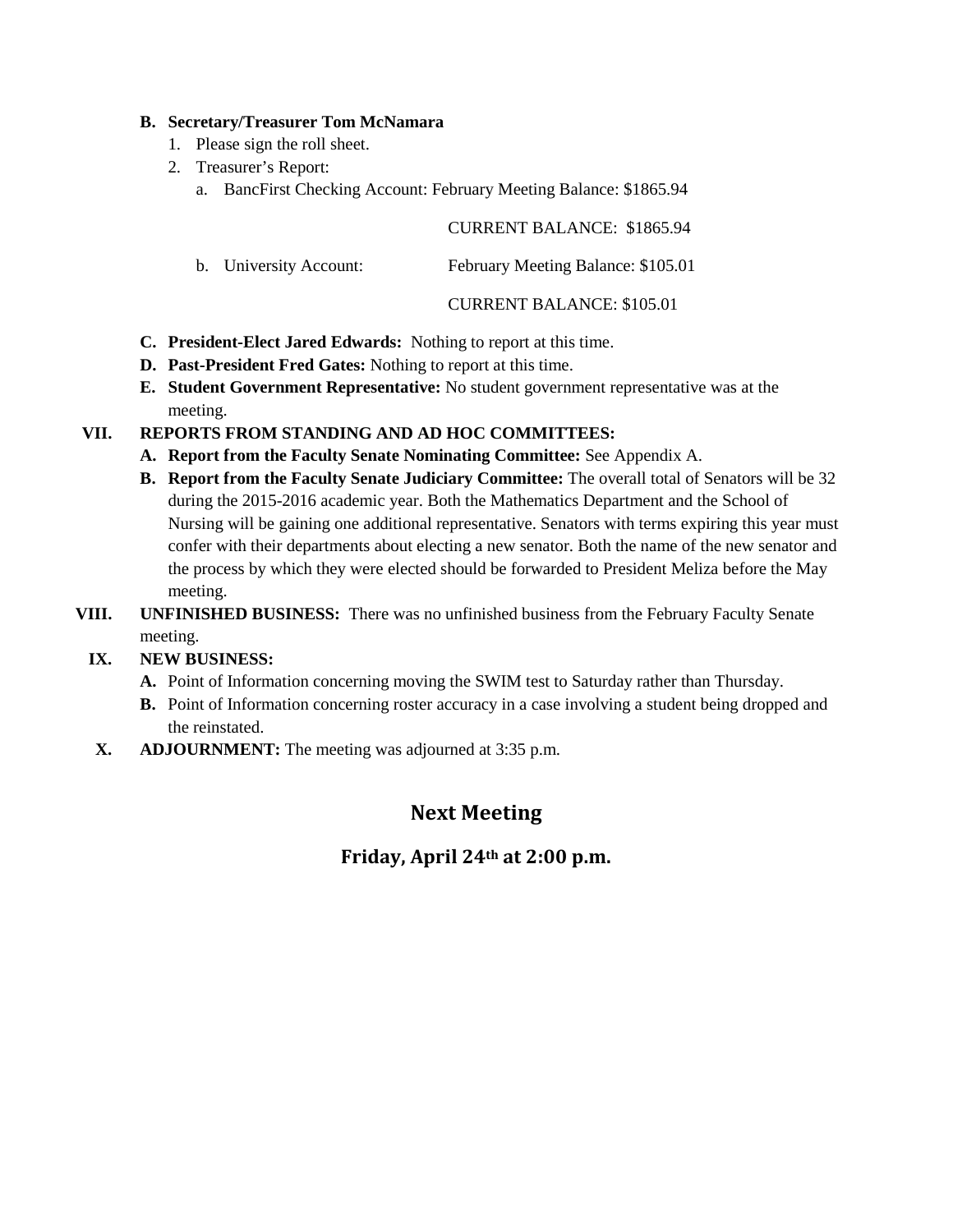## **Appendix A**

Report of the Faculty Senate Nominating Committee:

Based upon the published SWOSU Standing Committees, Administration/Executive actions, and Faculty Senate recommendations, there are twenty-eight (28) openings on various committees for the forthcoming 2015/2016 Academic year. To fill these openings, thirty-eight (38) volunteers or nominations are needed, some of which are college/unit specific.

Committee openings/opportunities include the following:

Academic Advisory and Scholarship Council -- Develops policies governing the student advisory and scholarship program within the framework of Regents' retention regulations. Serves as an appellate committee on student academic status. Meets the day before classes start each semester and summer sessions regularly and other meetings are scheduled as needed.

Three (3) positions open

Academic Appeals Committee -- Reviews the procedural fairness of an instructor's grading policy upon the filing of a written student academic appeal.

FS nominates ten (10) faculty, with five (5) of those being chosen by the President or his designee for committee membership.

Five (5) positions open, FS will nominate ten (10) names

Benefits Committee -- Promotes programs that will contribute to the health and wellness of all University employees and their families; studies and reviews all employee benefit programs at Southwestern Oklahoma State University and makes this information available to SWOSU community; gathers faculty and staff input on all University benefit programs; and reviews annually University-sponsored benefits, and the RUSO benefit programs, and make recommendations through proper channels regarding such benefits.

Three positions open - College Specific

One (1) needed -- Associate and Applied Science

Bernhardt Award Selection Committee -- Selects an outstanding faculty member to recognize.

Three positions open - College Specific -

One (1) needed – Arts & Sciences

One (1) needed - Associate & Applied Sciences

One (1) needed – Professional & Graduate Studies

Pharmacy – Dr. Tom Davis

Campus Environmental Committee -- Promotes environmental awareness, resource conservation, and recycling of certain materials.

One (1) position open

Distance and eLearning Council - The Distance and eLearning Committee (DELC) is charged with the development and promotion of educational technologies, recommendation of educational technology priorities, policies, and procedures, advisement on distance and eLearning accreditation, and recommendations of faculty development related to educational technologies, both distant and eLearning, across the university..

Three (3) needed – College Specific

One (1) - Arts & Sciences

One (1) - Professional & Graduate Studies

One (1) - Pharmacy

Faculty Development Committee -- Encourages excellence in teaching and scholarly activities.